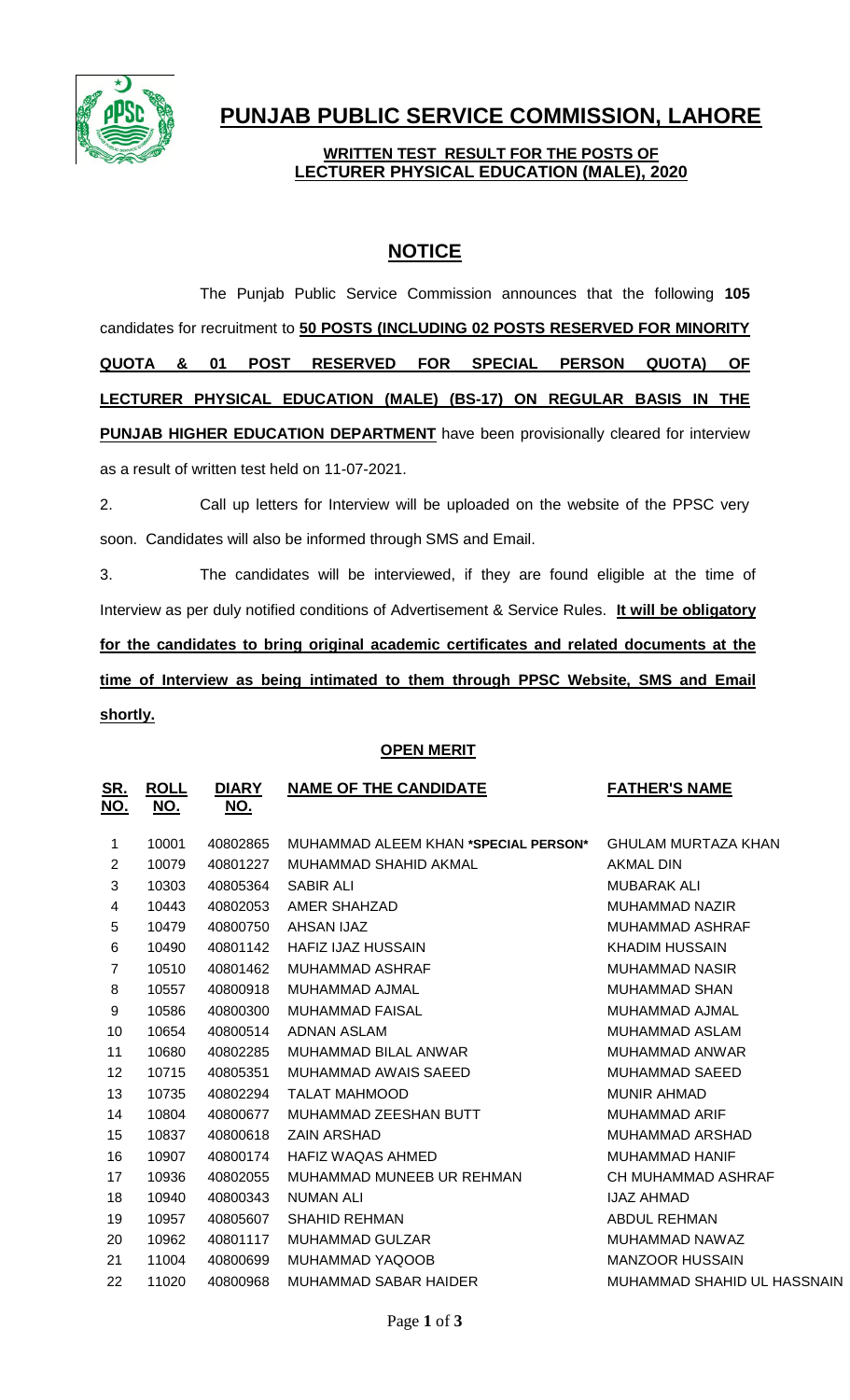| 23       | 11109          | 40805410             | <b>UMER RIAZ</b>                             |
|----------|----------------|----------------------|----------------------------------------------|
| 24       | 11120          |                      | 40804181  MUBEEN AHMED                       |
| 25       | 11140          |                      | 40801186 ASIF MEHMOOD KHAN                   |
| 26       | 11184          |                      | 40804148 ABDUL QAYYUM                        |
| 27       | 11189          |                      | 40803447 RASHID HAFEEZ                       |
| 28       |                |                      | 11237 40803979 MUHAMMAD ZAIN                 |
| 29       |                |                      | 11294  40805561  MUHAMMAD IMRAN              |
| 30       |                |                      | 11334 40803336 MUHAMMAD TARIQ ZIA            |
| 31       | 11365          |                      | 40801667 MUHAMMAD USMAN KHAN                 |
| 32       |                |                      | 11448 40800241 NAVEED UL HASSAN              |
| 33       |                |                      | 11466 40804015 HAFIZ SHEHBAZ ALI             |
| 34       |                |                      | 11478 40803501 MUHAMMAD SHOAIB               |
| 35       |                |                      | 11487    40801412    NEMATULLAH              |
| 36       |                |                      | 11506 40801624 MUHAMMAD HASSAN               |
| 37       | 11618          |                      | 40803135 MUHAMMAD UMAIR                      |
| 38       |                |                      | 11629 40800233 RANA ADIL HAFEEZ              |
| 39       |                |                      | 11652 40803420 SHAHID NAWAZ                  |
| 40       |                |                      | 20021 40803313 ZAHEER ABASS                  |
| 41       |                |                      | 20046 40802105 IMDAD HUSSAIN                 |
| 42       | 20067          |                      | 40803209 MUJTABA UL HASSAN                   |
| 43       | 20080          |                      | 40802906 AKHLAQ AHMED                        |
| 44       |                |                      | 20104 40801944 SAKANDAR HAYAT KHAN           |
| 45       |                |                      | 20309 40801268 NAQASH AHMED                  |
| 46       | 20360          |                      | 40803352 AHMAD FRAZ LIAQUAT                  |
| 47       | 20470          | 40805815             | SHAKEEL AKBAR                                |
| 48       |                |                      | 20529  40803806  MUHAMMAD HAMZA              |
| 49       |                |                      | 20559 40800391 WAQAS HUSSAIN                 |
| 50       | 30030          |                      | 40802497 MAZHAR MEHDI                        |
| 51       |                |                      | 30065 40800695 MUHAMMAD FAWAD YASIN          |
| 52       | 30296          |                      | 40802200 MUHAMMAD ZAHID RAFIQ                |
| 53       | 30304          | 40802432             | <b>ZEESHAN NAZEER</b>                        |
| 54       | 30315          | 40802606             | <b>MUHAMMAD KALEEM SERWER</b>                |
| 55       | 30327          | 40800051             | IMRAN AYYUB                                  |
| 56       | 30371          | 40800588             | IMRAN KHAN                                   |
| 57       | 30403          | 40800010             | <b>TANVEER UL HASSAN</b>                     |
| 58       | 30579          | 40802373             | MUHAMMAD KASHIF HAMEED                       |
| 59       | 30614          | 40800504             | <b>MUHAMMAD IRFAN SHAH</b>                   |
| 60       | 30626          | 40800005             | MUHAMMAD ASHRAF KHAN                         |
| 61       | 30664          | 40801545             | SHABIR AHMAD                                 |
| 62       | 30682          | 40800049             | FAISAL BASHIR                                |
| 63       | 30691          | 40801848             | MUHAMMAD SALEEM                              |
| 64       | 30820          | 40801283             | <b>JUNAID AHMAD</b>                          |
| 65       | 30891          | 40803407             | MUHAMMAD NADEEM                              |
|          |                |                      | AHMAD MAHMOOD AKBAR                          |
| 66       | 30931<br>31009 | 40804395<br>40802563 | MUHAMMAD ARSLAN ABBAS                        |
| 67       |                | 40800028             | JAHANGIR GHAFFAR                             |
| 68       | 31073          |                      |                                              |
| 69       | 31119          | 40800469             | MUHAMMAD ZAHID MAHMOOD                       |
| 70       | 40030          | 40800148             | MUHAMMAD TASLEEM                             |
| 71       | 40125          | 40804057             | MUHAMMAD SAJID JAVEED                        |
| 72       | 40308          | 40804550             | SAGHEER AHMAD                                |
| 73       | 40393          | 40800422             | ALI SHER                                     |
| 74       | 40435          | 40802326             | MUHAMMAD IMRAN                               |
| 75<br>76 | 40514          | 40800605             | MUHAMMAD AAMIR                               |
|          | 40534          | 40802845             | <b>MUHAMMAD SAJJAD</b>                       |
| 77       | 40559          | 40801195             | MUHAMMAD ASRAR                               |
| 78       | 40611          | 40802438             | MOAZZAM ALI                                  |
| 79       | 40718          | 40802062             | <b>KASHIF MUSHTAQ</b><br><b>ASIF HUSSAIN</b> |
| 80       | 50076          | 40805306             |                                              |
| 81       | 50125          | 40800592             | NADEEM RAZZAQ                                |

MOHAMMAD RIAZ SAIF ULLAH RASHEED AHMAD KHAN ABDUR RAHMAN ABDUL HAFEEZ MUHAMMAD ZAFAR MUHAMMAD KHALID JAVAID MUHAMMAD MAQBOOL ZIA MUHAMMAD ISHFAQ KHAN NAZIR AHMAD ABDUL KARIM EHSAN ULLAH MUHAMMAD MURTAZA NIGAH HUSSAIN **JAFAR HUSSAIN** RANA MUHAMMAD HAFEEZ MUHAMMAD NAWAZ SAIN KHAN MUHAMMAD HUSSAIN MALIK MUHAMMAD TUFAIL WALYYAT HUSSAIN MUHAMMAD AFZAL KHAN LAL HUSSAIN LIAQUAT ALI **GHULAM SHABBIR** AZHAR JAVED **GHULAM HUSSAIN AZHAR HUSSAIN SHAH** MUHAMMAD YASIN MUHAMMAD RAFIQ NAZEER KHAN MUHAMMAD SERWER AYUB HUSSAIN ABDULLAH KHAN **GHULAM AKBAR KHAN** MUHAMMAD ABDUL HAMEED **GHULAM ABBAS SHAH JUMMA KHAN MANZOOR ILAHI BASHIR AHMAD** ABDUL MAJEED MUHAMMAD AJMAL MUHAMMAD RAMZAN AHMAD ALI NAZAR NAZIR HUSSAIN KHAN ABDUL GHAFFAR MAHMOOD AHMAD SHAFIQ AHMAD MUHAMMAD ARIF KARAM HUSSAIN MUHAMMAD ASGHER KHALID **NEMAT ALI** MAQBOOL AHMAD ALLAH JIWAYA MUHAMMAD ANWAR NAZIR AHMAD MUSHTAQ FARID **JAAM MUHAMMAD MUSA** ABDUL RAZZAQ